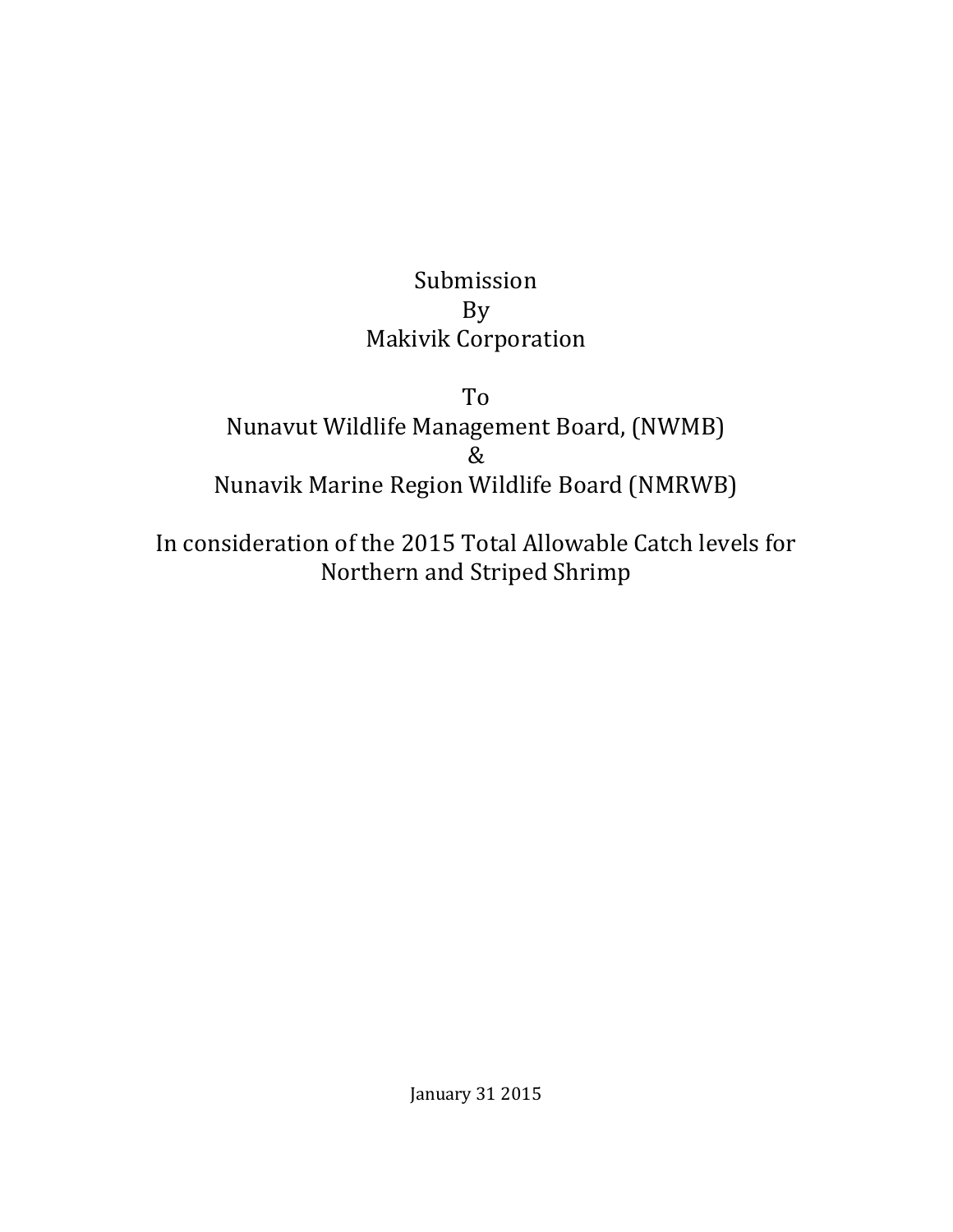### Introduction:

Makivik Corporation has an extensive history in the northern and striped shrimp fishery and identified the resource in what is now the Western Assessment Zone (WAZ) in 1979 and fished extensively throughout the Eastern Assessment Zone and Davis Strait since that time.

Recent changes in fishing effort combined with more scientific information and possible climatic conditions has lead to the recent developments in the WAZ and more research completed by the Northern Shrimp Research Foundation in the EAZ has also lead to a more precise scientific analysis over the last 9 years in an area that had no extensive or consistent research. Inuit of Nunavik have worked in the fishing industry in the area of Resolution Island and Northern Labrador for six decades.

### **Issues.**

### Scientific information:

Based on the surveys for both areas is not yet available. The date of this written submission (Feb 6) precedes the Zonal Assessment Process (ZAP). Therefore full information is not available for us to make a properly informed decision.

We do however have science from 2013 and we also have our own catch statistics by area and anecdotal advice from captains for the 2014 fishery.

Comments:

### **Western Assessment Zone:**

Pandalus Borealis:

The fishery in this zone was assessed for a TAC of 2080 tons, of which Nunavik receives 1040 tons. Our catches of borealis were 27% of our TAC. The low catch rates for borealis reflect that there is greater effort on the montagui species.

### *Recommend that the TAC for Borealis remain at the 2014 level unless there is scientific information indicating substantial decline in the biomass.*

Pandalus Montagui; Striped shrimp:

From the 2013 survey indications are that the biomass is strong and that advice provided by Fisheries and Oceans was for an overall TAC of 5860 tons is the 10% exploitation rate.

Catch reports indicate that we harvested 95% of the Nunavik allocation. These were evenly spread over the Nunavik and Nunavut zones of WAZ. This is also a good indication that the sharing agreement is working.

*Recommend that the TAC remain the same as 2014.*